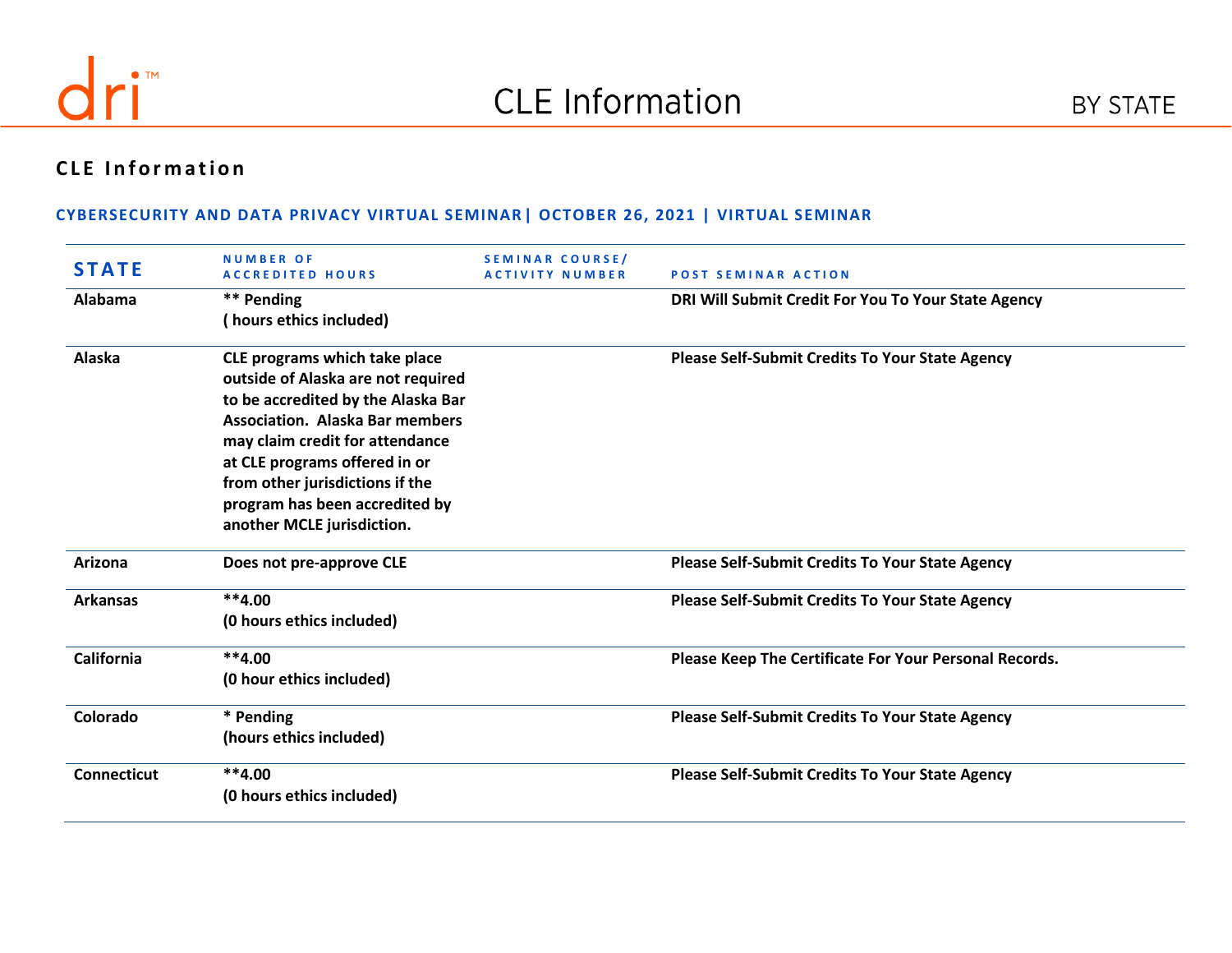| <b>STATE</b>    | <b>NUMBER OF</b><br><b>ACCREDITED HOURS</b> | <b>SEMINAR COURSE/</b><br><b>ACTIVITY NUMBER</b> | <b>POST SEMINAR ACTION</b>                                                                                                    |
|-----------------|---------------------------------------------|--------------------------------------------------|-------------------------------------------------------------------------------------------------------------------------------|
| <b>Delaware</b> | * Pending<br>(hours ethics included)        |                                                  | DRI Will Submit Credit For You To Your State Agency                                                                           |
| <b>Florida</b>  | * Pending<br>(hours ethics included)        |                                                  | <b>Please Self-Submit Credits To Your State Agency</b>                                                                        |
| Georgia         | ** Pending<br>(hours ethics included)       |                                                  | <b>Please Self-Submit Credits To Your State Agency</b>                                                                        |
| <b>Hawaii</b>   | <b>DOES NOT Pre-APPROVE*</b>                |                                                  | Attorneys will need to apply directly to the state. The fee for the<br>application is \$5.00 per credit hour. http://hsba.org |
| Idaho           | * Pending<br>(hours ethics included)        |                                                  | DRI Will Submit Credit For You To Your State Agency                                                                           |
| <b>Illinois</b> | **Pending<br>(hours ethics included)        |                                                  | Please Keep The Certificate For Your Personal Records.                                                                        |
| Indiana         | * Pending<br>(hours ethics included)        |                                                  | DRI Will Submit Credit For You To Your State Agency                                                                           |
| lowa            | * Pending<br>(hours ethics included)        |                                                  | <b>Please Self-Submit Credits To Your State Agency</b>                                                                        |
| <b>Kansas</b>   | * Pending<br>(hours ethics included)        |                                                  | <b>Please Self-Submit Credits To Your State Agency</b>                                                                        |
| Kentucky        | *Pending<br>(hour ethics included)          |                                                  | <b>Please Self-Submit Credits To Your State Agency</b>                                                                        |
| Louisiana       | * Pending<br>(hours ethics included)        |                                                  | DRI Will Submit Credit For You To Your State Agency                                                                           |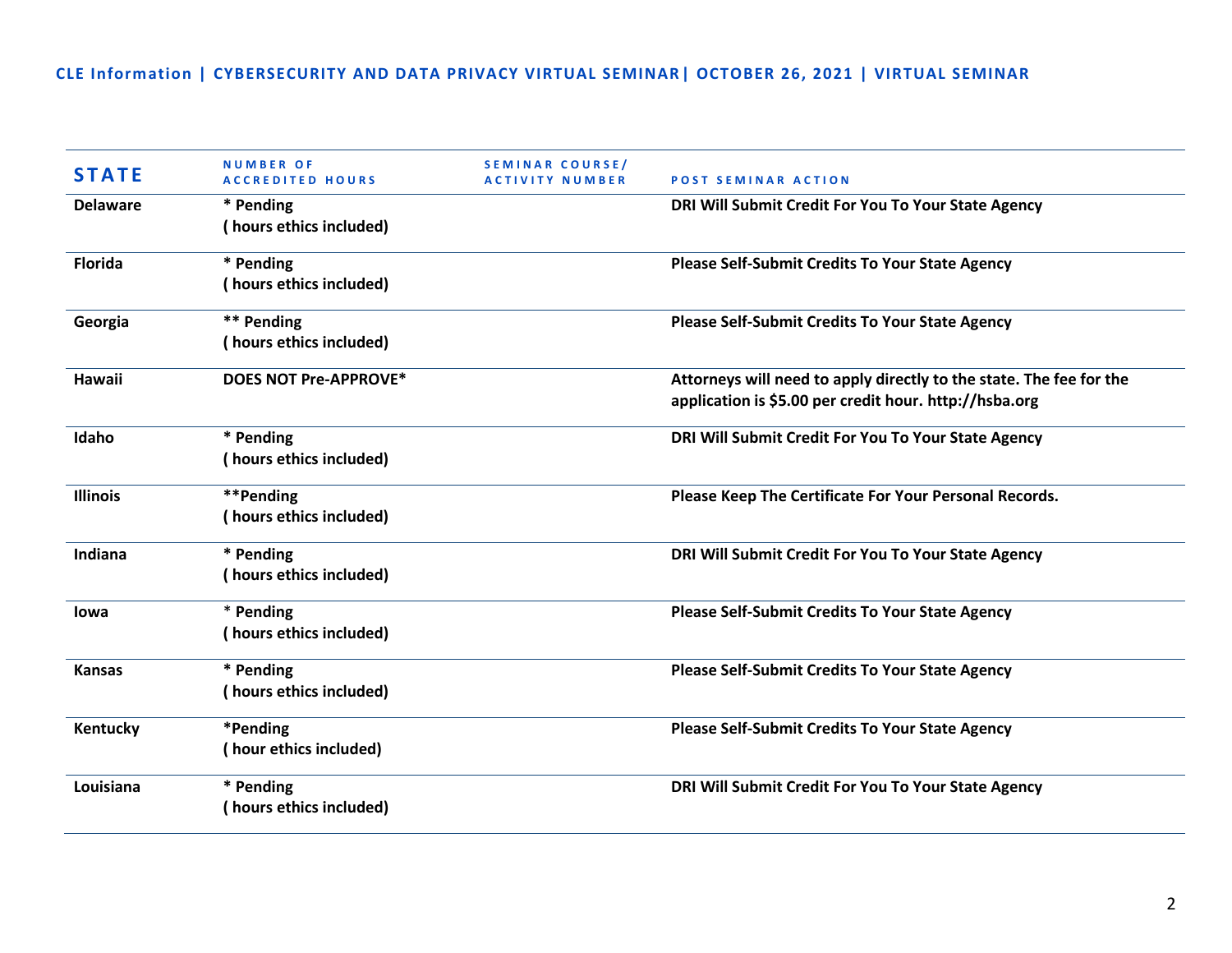| <b>STATE</b>         | <b>NUMBER OF</b><br><b>ACCREDITED HOURS</b>                                                                                                                                                                     | <b>SEMINAR COURSE/</b><br><b>ACTIVITY NUMBER</b> | <b>POST SEMINAR ACTION</b>                             |
|----------------------|-----------------------------------------------------------------------------------------------------------------------------------------------------------------------------------------------------------------|--------------------------------------------------|--------------------------------------------------------|
| <b>Maine</b>         | *Pending<br>(hour ethics included)                                                                                                                                                                              |                                                  | <b>Please Self-Submit Credits To Your State Agency</b> |
| Minnesota            | * Pending<br>(hours ethics included)                                                                                                                                                                            |                                                  | Please Self-Submit Credits To Your State Agency        |
| <b>Mississippi</b>   | * Pending<br>(hours ethics included)                                                                                                                                                                            |                                                  | <b>Please Self-Submit Credits To Your State Agency</b> |
| Missouri             | * Pending<br>(hour ethics included)                                                                                                                                                                             |                                                  | Please Self-Submit Credits To Your State Agency        |
| <b>Montana</b>       | *Pending<br>(hour ethics included)                                                                                                                                                                              |                                                  | Please Self-Submit Credits To Your State Agency        |
| <b>Nebraska</b>      | * Pending<br>(hours ethics included)                                                                                                                                                                            |                                                  | DRI Will Submit Credit For You To Your State Agency    |
| <b>Nevada</b>        | ** NV only grants credit after the<br>individual NV attorney has<br>submitted the General Certificate<br>of Attendance to the Nevada<br><b>Board of CLE.</b>                                                    |                                                  | <b>Please Self-Submit Credits To Your State Agency</b> |
| <b>New Hampshire</b> | As of the new reporting year<br>starting July 1, 2014, attorneys<br>will be reporting their own<br>attendance to programs on a new<br>online system. There will no<br>longer be sponsor accreditation in<br>NH. |                                                  | DRI Will Submit Credit For You To Your State Agency    |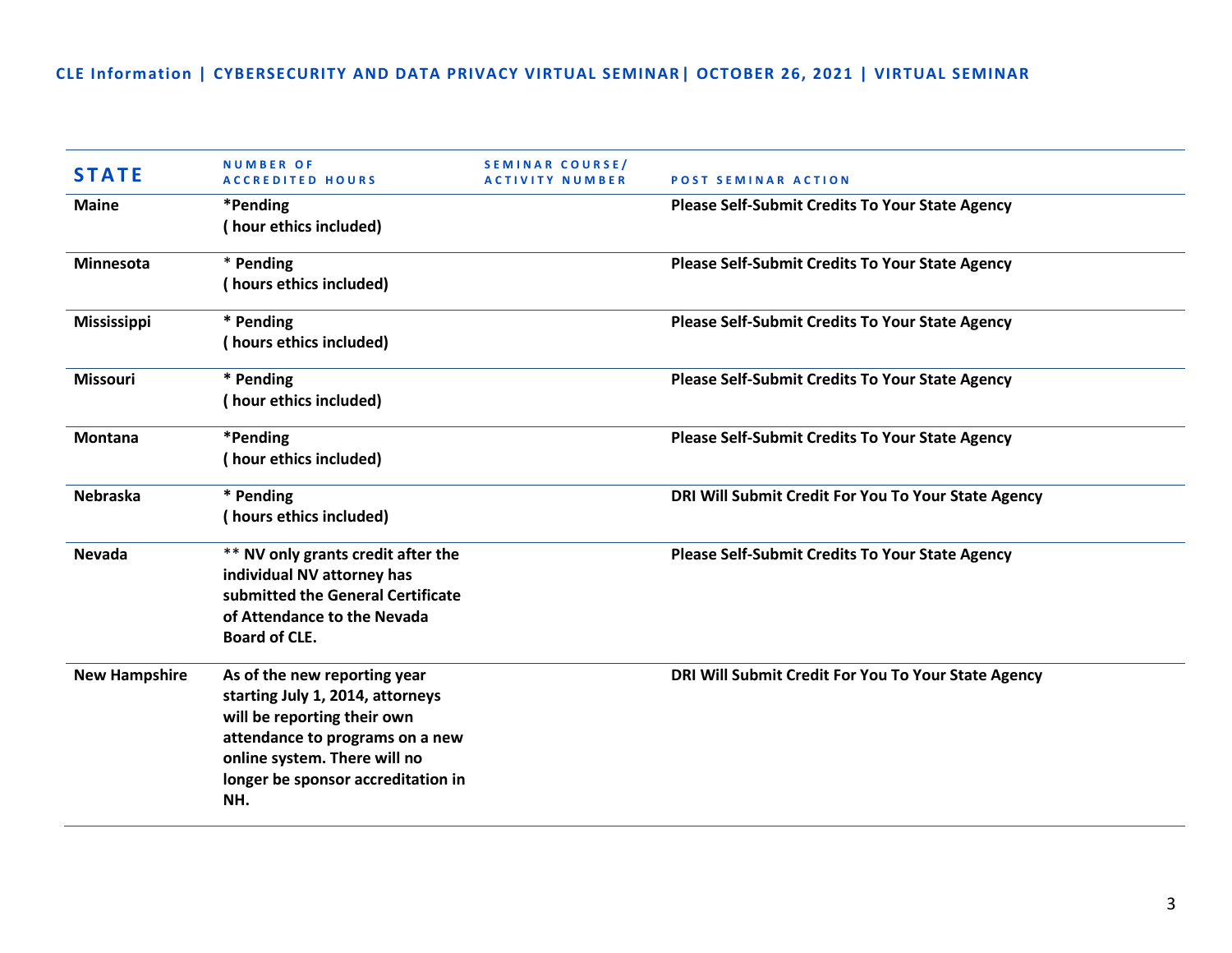| <b>STATE</b>          | <b>NUMBER OF</b><br><b>ACCREDITED HOURS</b>                                                                                                   | SEMINAR COURSE/<br><b>ACTIVITY NUMBER</b> | <b>POST SEMINAR ACTION</b>                             |
|-----------------------|-----------------------------------------------------------------------------------------------------------------------------------------------|-------------------------------------------|--------------------------------------------------------|
| <b>New Jersey</b>     | $*4.80$<br>(0 hours ethics included)                                                                                                          |                                           | Please Keep The Certificate For Your Personal Records. |
| <b>New Mexico</b>     | $**4.00$<br>(0 hours ethics included)                                                                                                         |                                           | DRI Will Submit Credit For You To Your State Agency    |
| New Yorkt             | $***$ 4.00<br>(0 hours ethics included)<br><b>Under NY's "Approved</b><br>Jurisdiction" Policy. California<br>being an Approved Jurisdiction. |                                           | Please Keep The Certificate For Your Personal Records. |
| <b>North Carolina</b> | ** Pending<br>(hour ethics included)                                                                                                          |                                           | <b>Please Self-Submit Credits To Your State Agency</b> |
| <b>North Dakota</b>   | * Pending<br>(hour ethics included)                                                                                                           |                                           | DRI Will Submit Credit For You To Your State Agency    |
| Ohio                  | * Pending<br>(hours professional conduct<br>included)                                                                                         |                                           | DRI Will Submit Credit For You To Your State Agency    |
| <b>Oklahoma</b>       | * Pending<br>(hours ethics included)                                                                                                          |                                           | DRI Will Submit Credit For You To Your State Agency    |
| Oregon                | * Pending<br>(hours ethics included)                                                                                                          |                                           | DRI Will Submit Credit For You To Your State Agency    |
| Pennsylvania          | $*4.00$<br>(0 hours ethics included)                                                                                                          |                                           | DRI Will Submit Credit For You To Your State Agency    |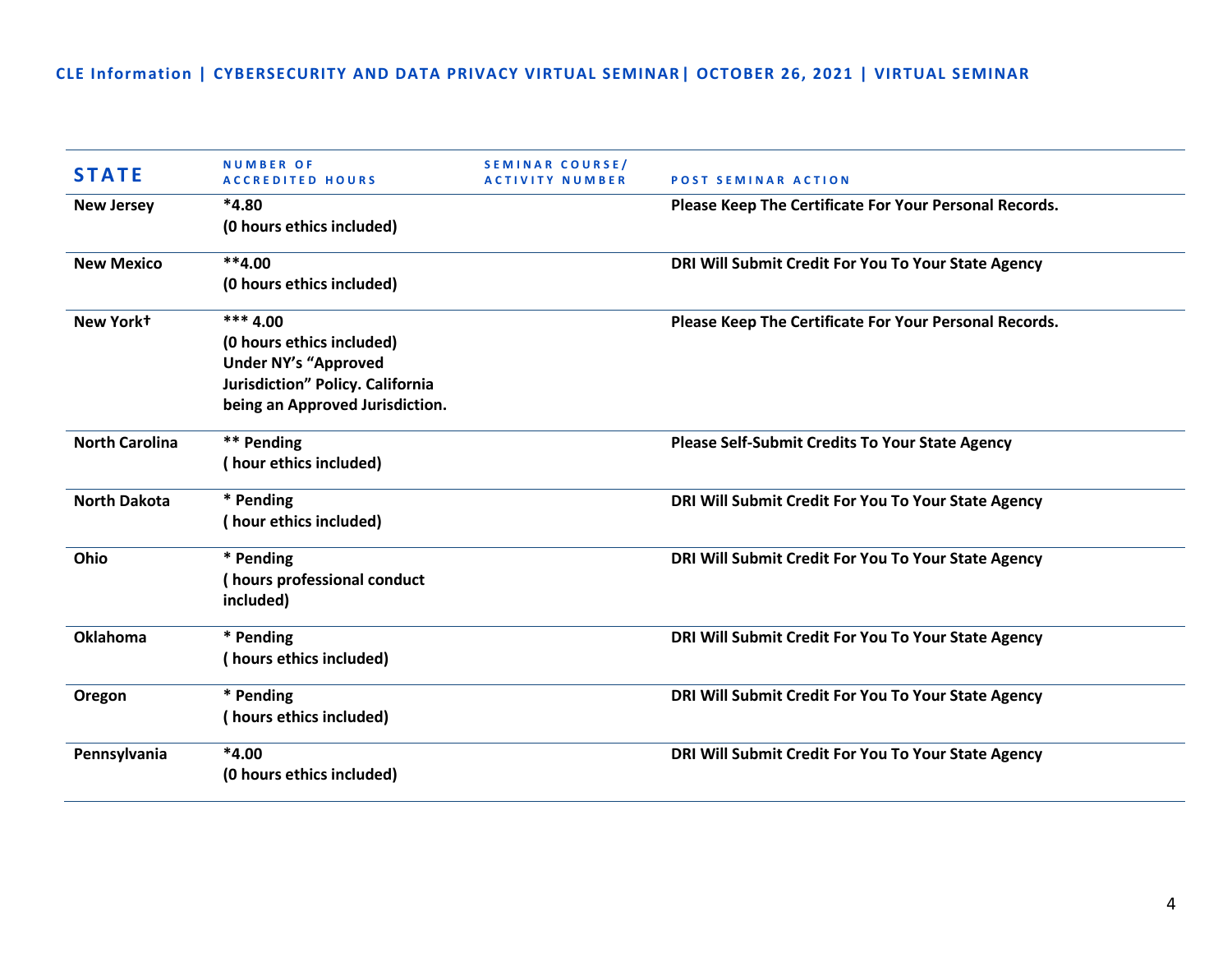| <b>STATE</b>          | <b>NUMBER OF</b><br><b>ACCREDITED HOURS</b>                            | SEMINAR COURSE/<br><b>ACTIVITY NUMBER</b> | <b>POST SEMINAR ACTION</b>                             |
|-----------------------|------------------------------------------------------------------------|-------------------------------------------|--------------------------------------------------------|
| <b>Rhode Island</b>   | * Pending<br>(hours ethics included)                                   |                                           | <b>Please Self-Submit Credits To Your State Agency</b> |
| <b>South Carolina</b> | * Pending<br>(hours ethics included)                                   |                                           | <b>Please Self-Submit Credits To Your State Agency</b> |
| <b>Tennessee</b>      | * Pending<br>(hours dual credit included)                              |                                           | DRI Will Submit Credit For You To Your State Agency    |
| <b>Texas</b>          | ** Pending<br>(hours ethics included)                                  |                                           | DRI Will Submit Credit For You To Your State Agency    |
| <b>Utah</b>           | * Pending<br>(hours ethics included)                                   |                                           | DRI Will Submit Credit For You To Your State Agency    |
| Vermont               | $**4.00$<br>(0 hours ethics included)                                  |                                           | Please Keep The Certificate For Your Personal Records. |
| Virginia              | * Pending<br>(hours ethics included)                                   |                                           | <b>Please Self-Submit Credits To Your State Agency</b> |
| Washington            | *Pending<br>(hours ethics included)                                    |                                           | <b>Please Self-Submit Credits To Your State Agency</b> |
| <b>West Virginia</b>  | $*4.80$<br>(0 hours ethics included)                                   |                                           | DRI Will Submit Credit For You To Your State Agency    |
| Wisconsin             | *Pending<br>(hours ethics and professional<br>responsibility included) |                                           | <b>Please Self-Submit Credits To Your State Agency</b> |
| Wyoming               | * Pending<br>(hours ethics included)                                   |                                           | <b>Please Self-Submit Credits To Your State Agency</b> |